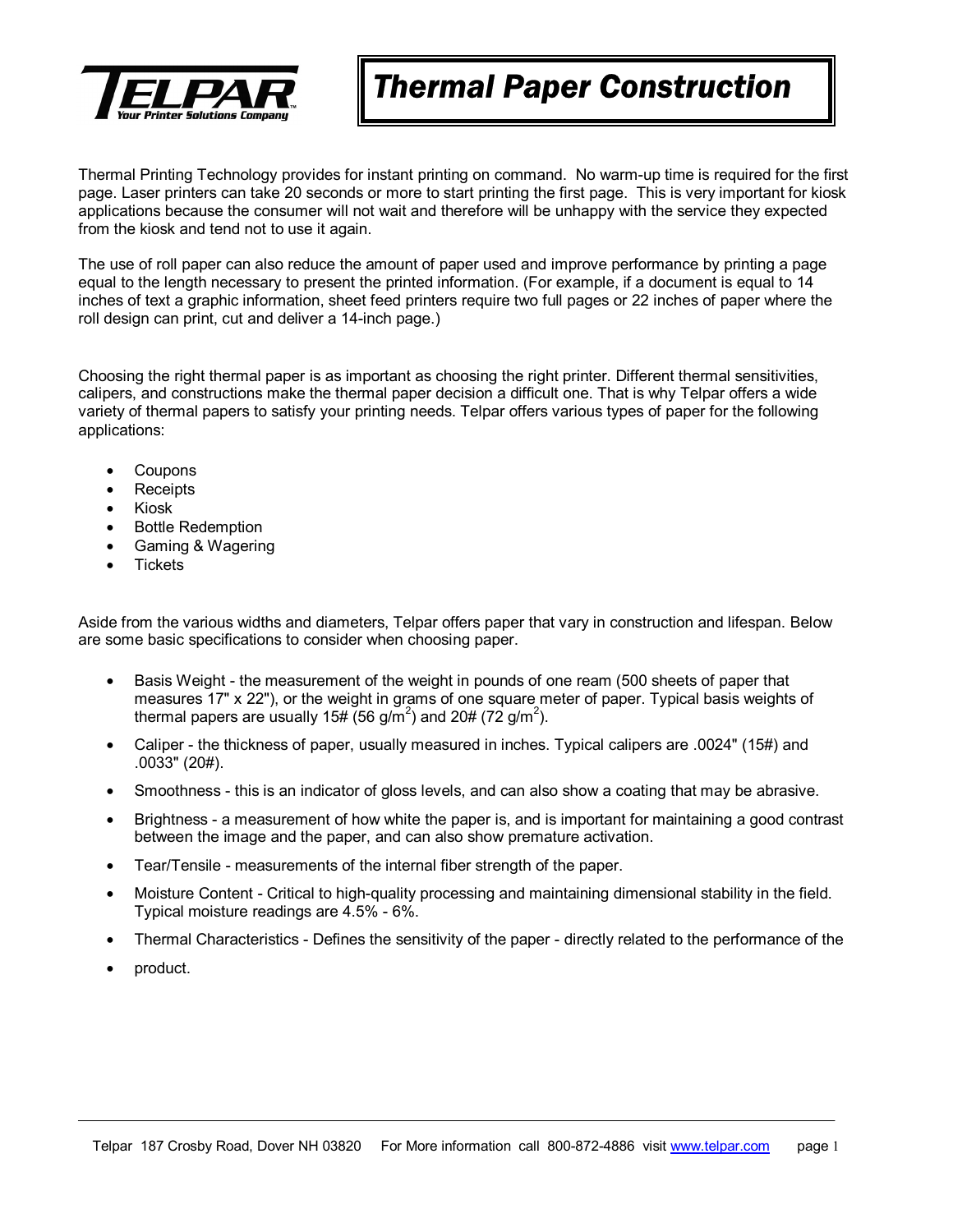Construction of the paper is also an important choice when choosing paper. Below is a description of the various paper constructions offered by Telpar, Inc.

# **Conventional Thermal**



### **Features:**

- Five Year Lifespan
- Wide range of calipers and thermal sensitivities
- Adhesion/Cohesion properties designed for Graphic Arts printing
- No head wear or residue

# **Topcoated Thermal**



#### **Features:**

- Seven Year Lifespan
- **Excellent Environmental Resistance**
- Cost-effective consumer construction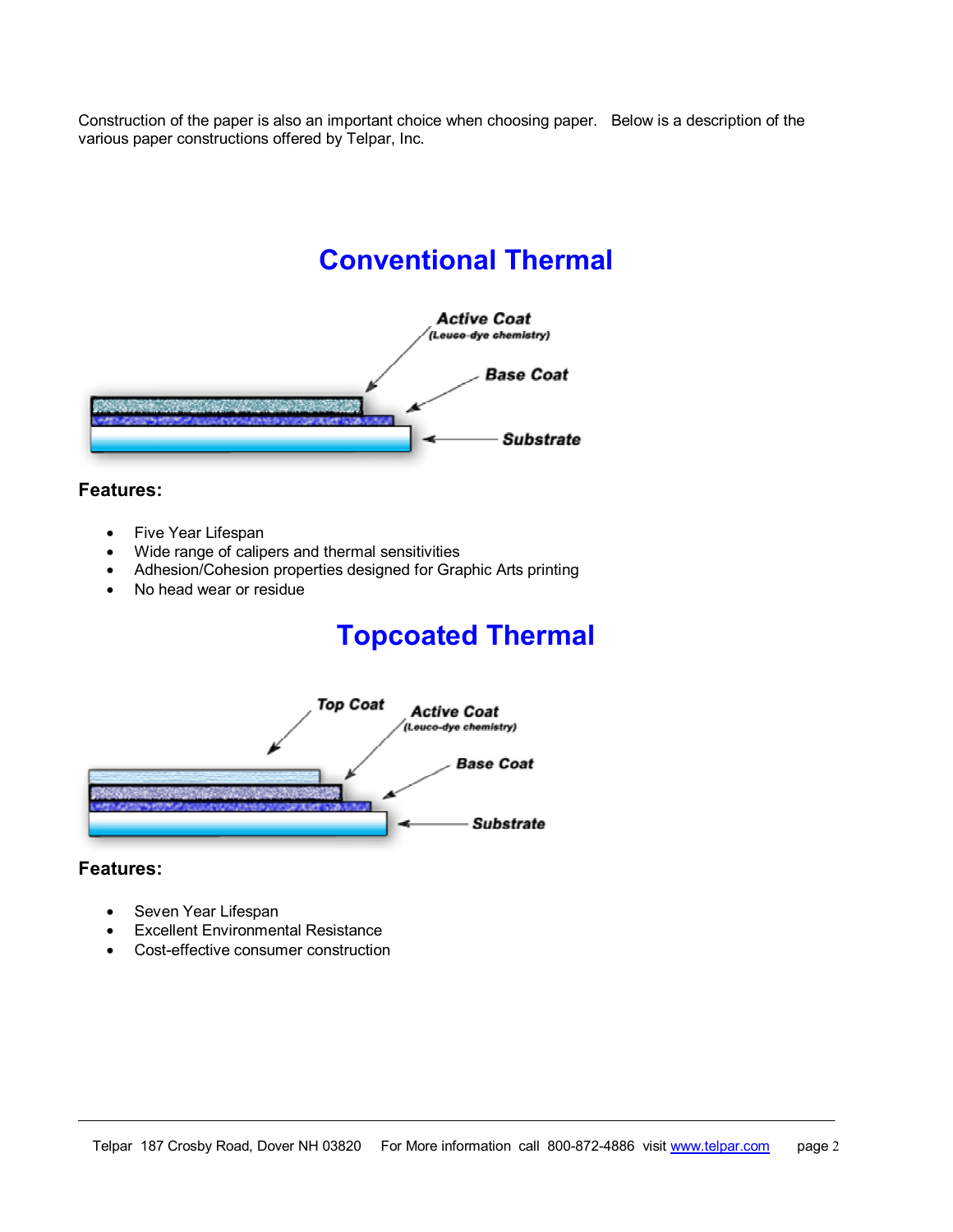# **Synthetic-base Thermal**



## **Features:**

- Seven Year Lifespan
- Excellent Environmental Resistance
- Cost-effective consumer construction

#### **Thermal printers and paper cater to the needs of the industry. The following features make thermal printing .**

- Clean, high resolution image quality
- Fast, quiet operation
- Fewer mechanical moving parts
- Lower operating cost over the life of the printer

## **Telpar also offers custom-printed paper, including:**

- Front and back side printing
- Security features
- Logos
- Sales messages

## **Paper available to fit the following printers:**

- Axiohm
- **Citizen**
- Cybertech
- Elm
- Epson
- **Fujitsu**
- **Magnetec**
- O'Neil
- **Panasonic**
- Practical Automation
- **Seiko**
- **Star Micronics**
- **Swecoin**
- Telpar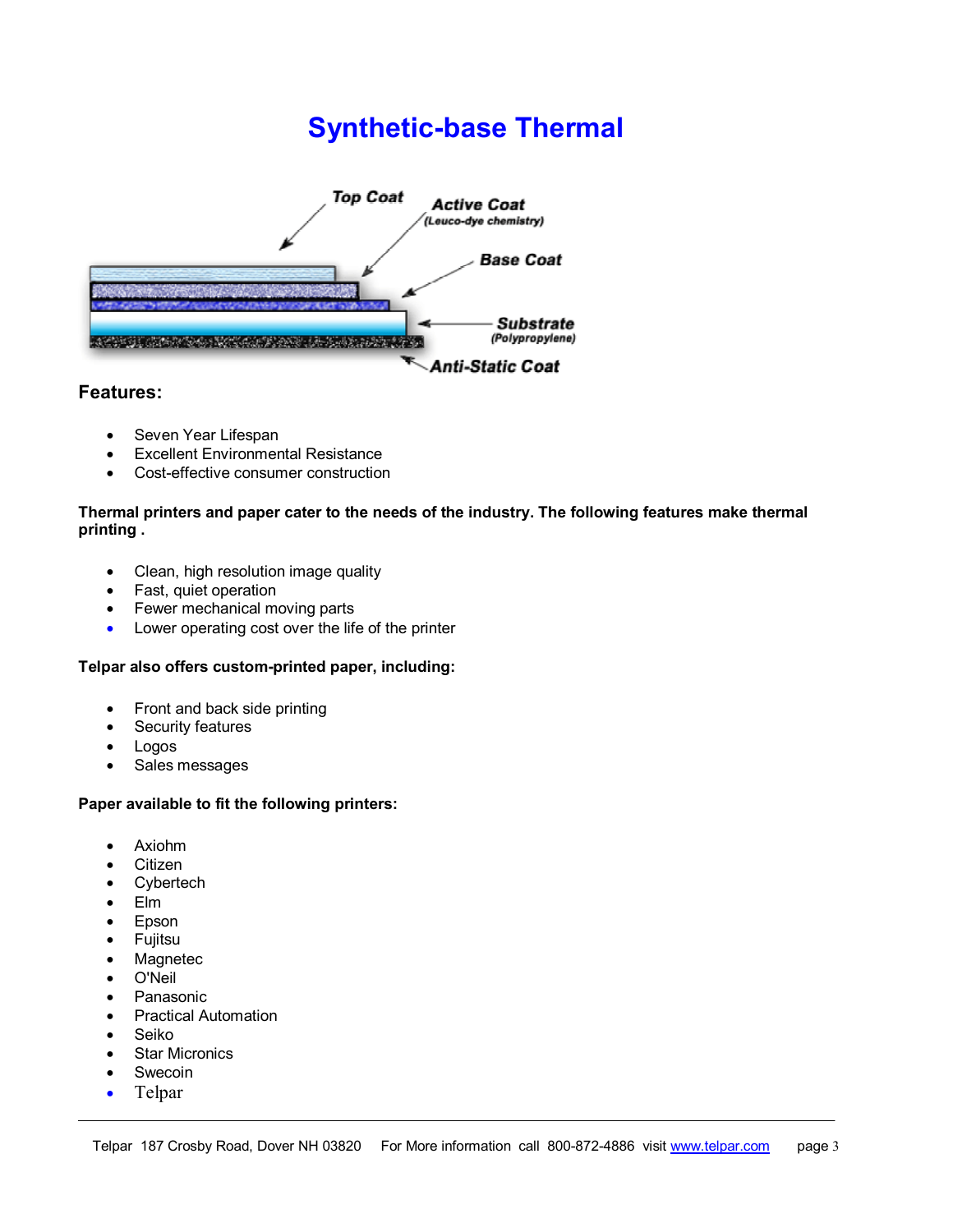### **Brief glossary of terms:**

- Substrate Paper or base that coatings are applied to.
- Base Coat Used as a "primer" to seal the substrate and provide a surface that the thermal coating will adhere to.
- Active Coat This is the thermal coating, primarily a leuco-dye based system.
- Top Coat A thin, clearcoat layer of PVA that seals the active coat and provides environmental resistance.
- Antistatic Coat Applied to the backside of some papers, but primarily used on synthetic products.
- **Direct Thermal Technology-** Direct thermal imaging technology uses a document media which contains the "ink" in a colorless form as a coating on the surface. Heat generated in the tiny printhead element transfers to the thermal paper roll and activates the ink to develop color. Direct thermal imaging uses a single consumable.
- **Thermal Transfer Technology** Thermal transfer imaging technology uses a transfer ribbon in addition to the document media. Heat generated in the tiny printhead is transferred to the plastic ribbon, which in turn releases the ink to be deposited on the receptor media. Thermal transfer requires two consumables – the ribbon and the document.
- **CB Paper** Paper that has a carbonless coating applied to the back. The CB paper will transfer an image to the CFB or to the CF paper.
- **CFB Paper** Paper that has the carbonless coating applied to the front and back. The CFB paper will transfer an image to another CFB paper or to a CF paper.
- **CF Paper** Paper that has the carbonless coating applied to the front. The CF paper does not transfer an image. It accepts the image from the CB or CFB paper.

#### **Thermal Paper Storage and Shelf Life**

**Shelf life** – Storing thermal products in a dark place at a relative humidity between 45% and 65% and a temperature below 77°F may assure satisfactory performance for at least three years from the date of manufacture.

**Stability** – Once thermal products have been imaged on the recommended equipment, the image should remain legible for at least seven years, assuming the documents are properly stored with compatible materials under normal filing conditions, with a relative humidity between 45% and 65% as well as a temperature below 77°F.

**Fade Resistant** – Thermal products use dye and coreactant technology to form an image. The combination is slightly sensitive to ultraviolet (UV) light and may exhibit some image decline with extended exposure to office light or shorter exposure to intense UV light. The stability of the image will depend upon the degree to which the image was originally developed, the individual product design, the intensity of the UV light and the character of UV (percent of UV range in a light source). Sheet discoloration may also occur with prolonged exposure to UV light.

**Contact Storage** –We recommend that thermal grade printer paper rolls not be exposed for long periods to certain vinyls, plastics, shrink wraps, adhesives, wet-toner copies or certain carbon papers. An exception to these general guidelines would be our specially topcoated tag, ticket and label grades. Top-coated grades are more resistant to these incompatible materials, but images can still be affected with prolonged exposure.